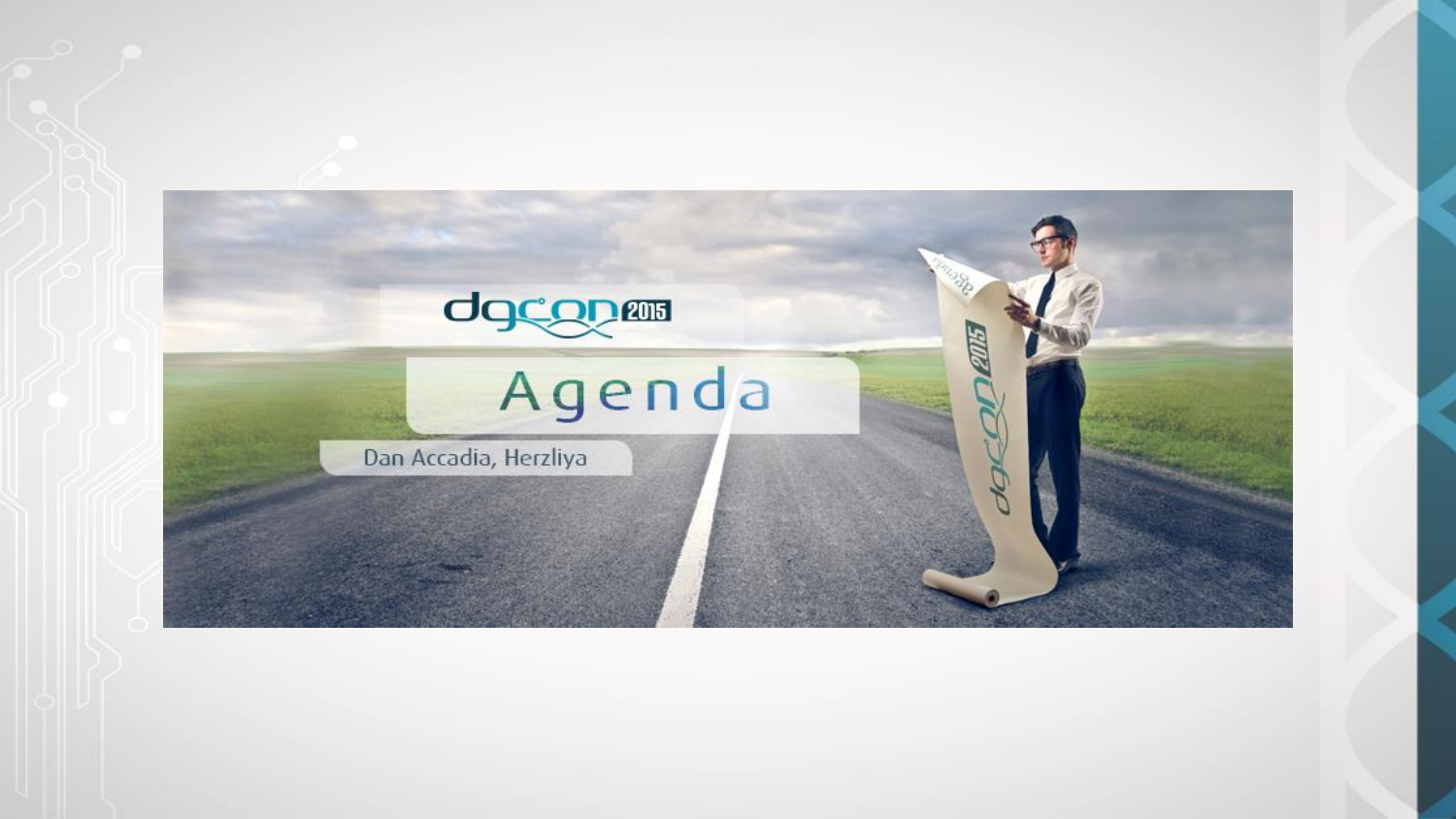| DAY <sub>1</sub> |                                                                                                                                                                                                           | 9.11.15 |
|------------------|-----------------------------------------------------------------------------------------------------------------------------------------------------------------------------------------------------------|---------|
| <b>Time</b>      | <b>Description</b>                                                                                                                                                                                        |         |
| 8:00-9:00        | <b>Registration &amp; Gathering</b>                                                                                                                                                                       |         |
| $9:00 - 9:30$    | Opening Lecture - Nonhomogeneous current distribution in Power Vias<br>Mr. Dudi Tash, SI/PI Expert, Dgtronix                                                                                              |         |
| 9:30-10:30       | Session 1: A crash course in power integrity principles<br>Dr. Eric Bogatin, Dean, Signal Integrity Academy, Teledyne LeCroy                                                                              |         |
| 10:30-10:45      | <b>Break</b>                                                                                                                                                                                              |         |
| 10:45-11:45      | Session 2: The real problem in PDN Design, the Bandini Mountain                                                                                                                                           |         |
| 11:45-13:00      | Dr. Eric Bogatin, Dean, Signal Integrity Academy, Teledyne LeCroy<br>Session 3: The most important design solutions for a robust PDN<br>Dr. Eric Bogatin, Dean, Signal Integrity Academy, Teledyne LeCroy |         |
| 13:00-14:00      | Lunch                                                                                                                                                                                                     |         |
| 14:00-14:45      | A New Calibration Method for Characterization of PCB Insertion Loss<br>Mr. Mike Resso, Signal Integrity Application Scientist in the Component Test Division of Keysight<br>Technologies                  |         |
| 14:45-15:30      | High-speed systems: What makes or breaks a 25Gbps channel<br>Dr. Davi Correia, Signal Integrity Engineer, Molex                                                                                           |         |
| 15:30-15:45      | <b>Break</b>                                                                                                                                                                                              |         |
| 15:45-16:45      | The Impact Of Conductors' Power Dissipation On The PCB's Temperature Rise<br>Mr. Dror Haviv, Signal/Power Integrity and Electromagnetism Specialist, Rafael                                               |         |
| 16:45-17:15      | <b>Common-Mode Noise Suppression Using Metamaterials</b><br>Mr. Shai Sayfan-Altman, Application Engineer, ANSYS                                                                                           |         |
| 17:15-17:30      | <b>Closing Speech</b>                                                                                                                                                                                     |         |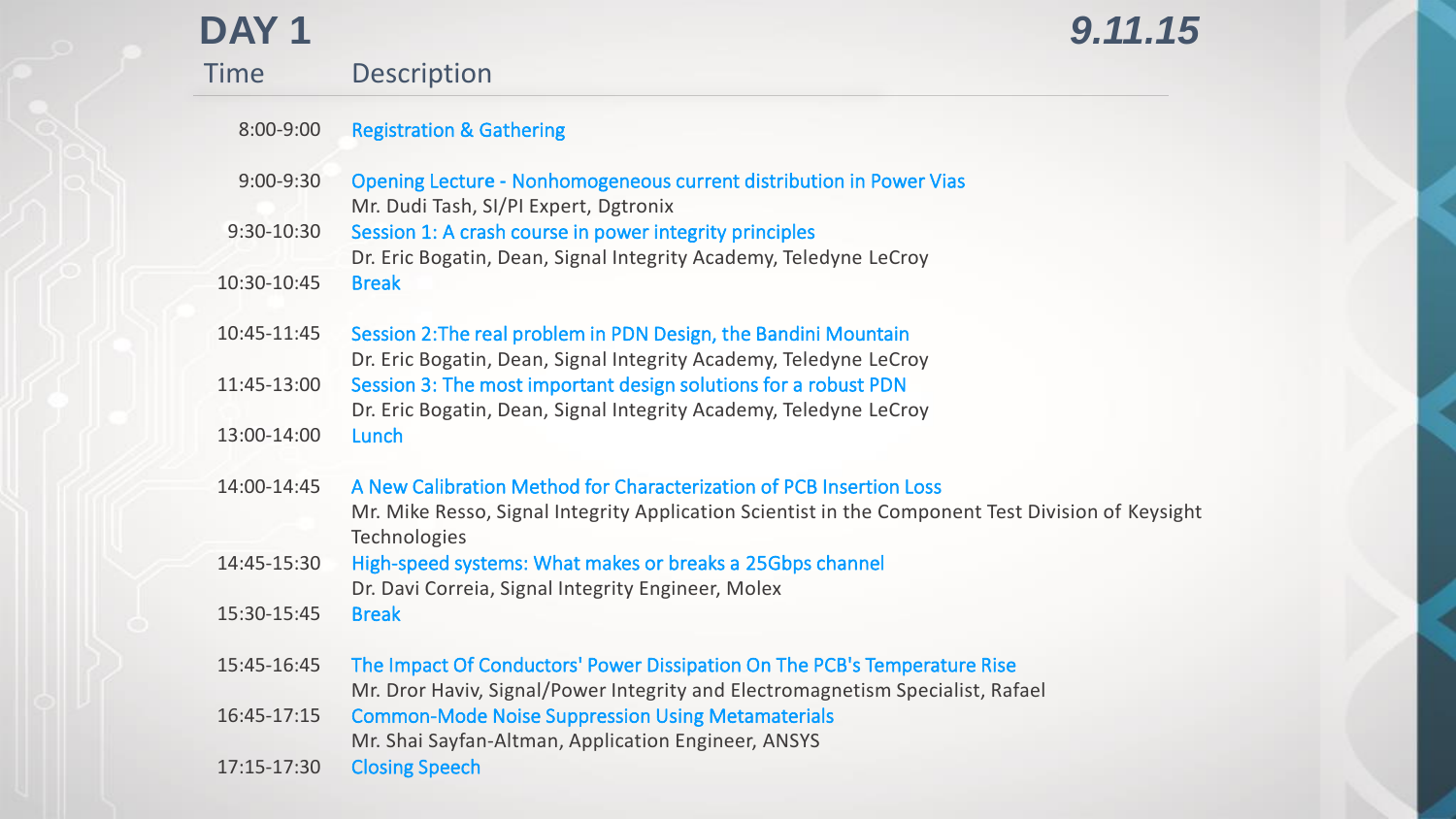| DAY <sub>2</sub> | 10.11.15                                                                                                                                                                                                                              |
|------------------|---------------------------------------------------------------------------------------------------------------------------------------------------------------------------------------------------------------------------------------|
| <b>Time</b>      | <b>Description</b>                                                                                                                                                                                                                    |
| 8:00-9:00        | <b>Registration &amp; Gathering</b>                                                                                                                                                                                                   |
| $9:00 - 9:15$    | <b>Opening Lecture</b>                                                                                                                                                                                                                |
| $9:15-10:00$     | Mr. Dudi Tash, SI/PI Expert, Dgtronix<br>On Radiation Emissions from high-speed PCBs<br>Dr. Avri Frenkel, Representative and Tech Support of CST in Israel, Anafa Elctro Magnetic Solutions Ltd                                       |
| 10:00-11:00      | Incorporating COM into an SI analysis methodology<br>Mr. Cristian Filip, Product Marketing Manager High Speed Analysis Products SDD, Mentor Graphics<br>Corporation                                                                   |
| 11:00-11:15      | <b>Break</b>                                                                                                                                                                                                                          |
| 11:15-13:00      | PCB Material and Copper Foil Considerations for Signal Integrity<br>Mr. Jeff Loyer, Signal and Power Integrity Product Manager, Altium                                                                                                |
| 13:00-14:00      | Lunch                                                                                                                                                                                                                                 |
| 14:00-14:45      | PCB Material and Copper Foil Considerations for Signal Integrity                                                                                                                                                                      |
| 14:45-15:30      | Mr. Jeff Loyer, Signal and Power Integrity Product Manager, Altium<br>Robust De-embedding techniques - practical solutions to lab correlation challenges<br>Mr. Alex Manukovsky, Technical lead, Signal & Power Integrity team, Intel |
| 15:30-15:45      | <b>Break</b>                                                                                                                                                                                                                          |
| 15:45-16:15      | <b>EMC &amp; SI In Electro Optic Defense And Commercial Systems</b><br>Mr. Eli Recht, Chief Engineer, EMC Department, ELOP/Elbit                                                                                                      |
| 16:15-16:45      | Testing 25Gbps for 802.3bj<br>Mr. Liav Ben Artsi, Signal Integrity Group Manager, Marvell                                                                                                                                             |
| 16:45-17:15      | 100G and 400G Optical Ethernet and general Datacom testing requirements<br>Mr. John Calvin, Ultra Performance Instrument Planner/DataCom Segment Manager, Tektronix                                                                   |
| 17:15-17:30      | <b>Closing Speech</b>                                                                                                                                                                                                                 |

Κ

W